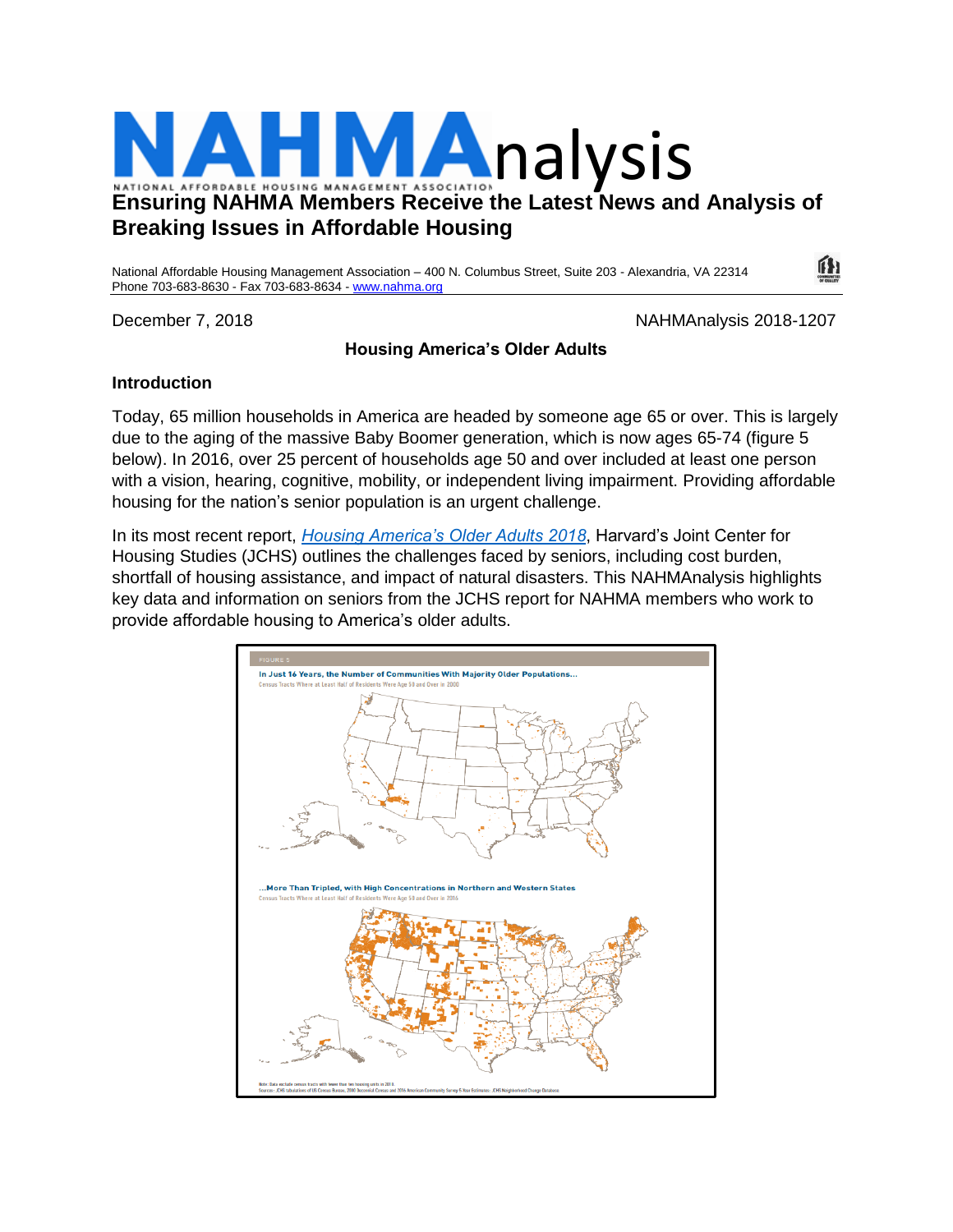#### **Impact of Housing Cost Burdens on Older Adults**

According to JCHS, 9.7 million households age 65 and over spent more than 30 percent of their income on housing, making them housing cost burdened in 2016. Of that group, at least 4.9 million spent at least 50 percent of their incomes on housing. Renters are more likely than owners to be cost burdened, including 47 percent of those aged 50–64, 53 percent of those aged 65–79, and 58 percent of those age 80 and over.

Many older households rely largely on Social Security benefits as their main source of income. Indeed, Social Security payments accounted for 69 percent of the income for the median older household in 2016. But between 2006 and 2016, Social Security payments rose just 6 percent in real terms while the median rent for households age 65 and over climbed at twice that rate. Looking ahead, the ability of many older adults to afford their housing will be closely tied to the fate of the Social Security program.

When housing costs consume a large portion of household budgets, older adults often sacrifice other necessities. According to the latest Consumer Expenditure Survey, severely costburdened older households in the bottom expenditure quartile spent 53 percent less on food and 70 percent less on healthcare than otherwise similar households that live in housing they can afford (See Figure 9 below).